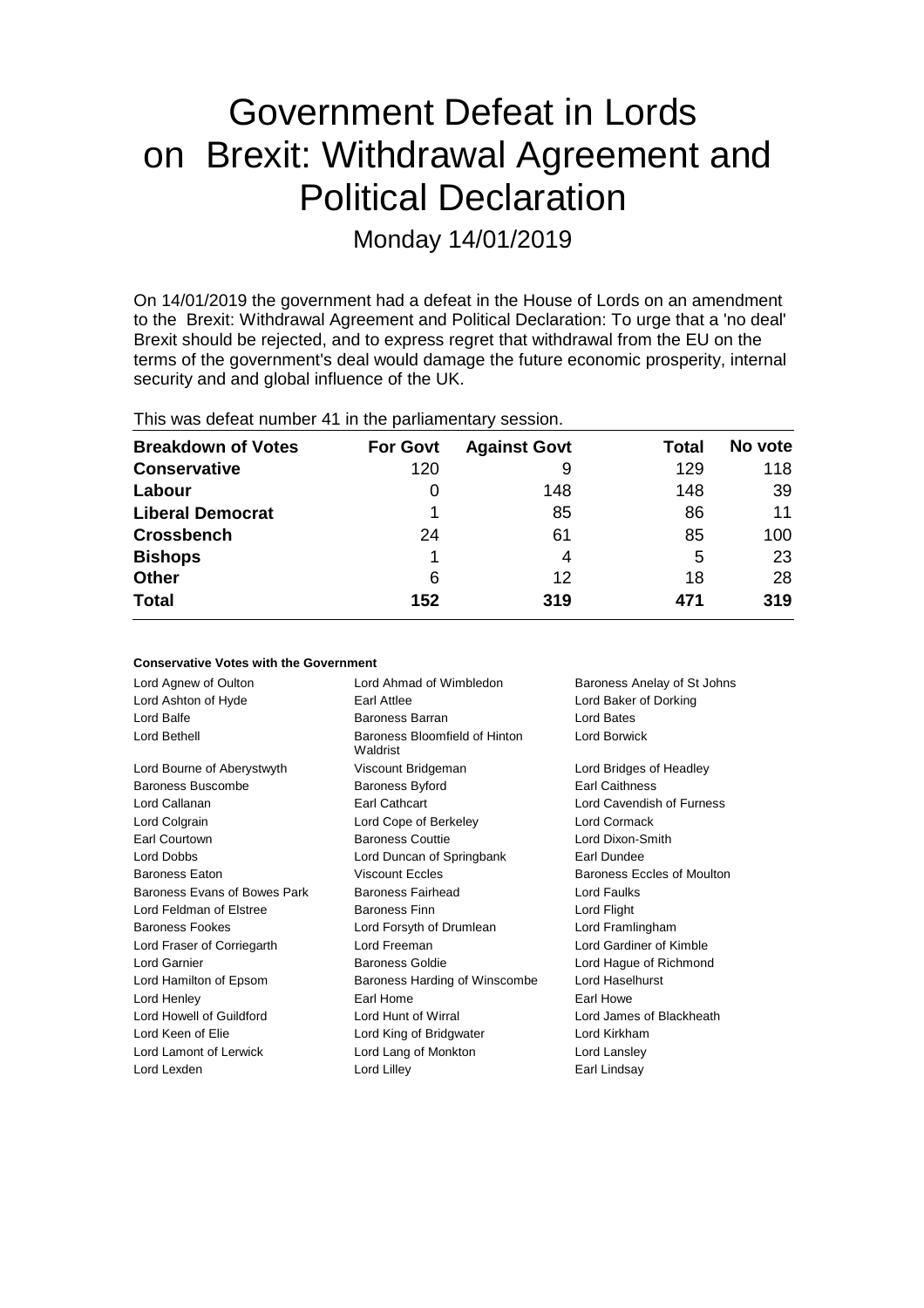| Earl Liverpool                                   | Lord MacGregor of Pulham Market | Lord Mackay of Clashfern      |
|--------------------------------------------------|---------------------------------|-------------------------------|
| Lord Mancroft                                    | Baroness Manzoor                | Lord Marlesford               |
| Lord Maude of Horsham                            | Lord McInnes of Kilwinning      | <b>Baroness Meyer</b>         |
| <b>Baroness Mone</b>                             | Duke of Montrose                | Baroness Morris of Bolton     |
| Lord Naseby                                      | Baroness Neville-Rolfe          | <b>Baroness Newlove</b>       |
| Baroness Nicholson of Winterbourne               | <b>Baroness Noakes</b>          | Lord Northbrook               |
| Lord Norton of Louth                             | Lord O'Shaughnessy              | <b>Lord Pickles</b>           |
| Lord Polak                                       | Lord Porter of Spalding         | Lord Randall of Uxbridge      |
| <b>Baroness Redfern</b>                          | Lord Ribeiro                    | <b>Viscount Ridley</b>        |
| Lord Risby                                       | Lord Robathan                   | Lord Sassoon                  |
| <b>Baroness Sater</b>                            | <b>Baroness Seccombe</b>        | Lord Selkirk of Douglas       |
| Lord Sherbourne of Didsbury                      | Lord Shinkwin                   | Earl Shrewsbury               |
| Lord Smith of Hindhead                           | Baroness Stedman-Scott          | Lord Strathclyde              |
| <b>Baroness Stroud</b>                           | Baroness Sugg                   | Lord Taylor of Holbeach       |
| Lord Trefgarne                                   | <b>Viscount Trenchard</b>       | Lord True                     |
| Baroness Vere of Norbiton                        | Lord Wakeham                    | Lord Waldegrave of North Hill |
| Lord Wasserman                                   | Lord Wei                        | <b>Baroness Wilcox</b>        |
| Baroness Williams of Trafford                    | Lord Young of Cookham           | Viscount Younger of Leckie    |
| <b>Conservative Votes against the Government</b> |                                 |                               |
| Baroness Altmann                                 | Lord Bowness                    | Lord Deben                    |
| Viscount Hailsham                                | Lord Heseltine                  | <b>Baroness Neville-Jones</b> |

Lord Patten of Barnes Baroness Warsi Baroness Wheatcroft

#### **Labour Votes with the Government**

## **Labour Votes against the Government**

Lord Alli Baroness Amos Lord Anderson of Swansea Baroness Andrews Baroness Armstrong of Hill Top Lord Bach Baroness Bakewell Lord Bassam of Brighton Lord Beecham Lord Berkeley **Lord Blunkett** Lord Boateng Lord Boateng Lord Bradley **Lord Bragg Lord Bragg Lord Brennan** Lord Brookman **Lord Browne of Ladyton** Baroness Bryan of Partick Lord Campbell-Savours Lord Carter of Coles Lord Cashman Baroness Chakrabarti Viscount Chandos Lord Christopher Lord Clark of Windermere **Lord Collins of Highbury** Baroness Corston Baroness Crawley Lord Cunningham of Felling Lord Darling of Roulanish Lord Davidson of Glen Clova Lord Davies of Stamford Lord Davies of Oldham Baroness Donaghy Lord Donoughue Baroness Drake Lord Drayson Lord Dubs Lord Elder Lord Evans of Watford Lord Falconer of Thoroton Lord Faulkner of Worcester Lord Foulkes of Cumnock Baroness Gale Lord Giddens Baroness Golding Lord Goldsmith Lord Gordon of Strathblane Baroness Goudie Lord Grantchester Lord Griffiths of Burry Port Lord Hain **National Community Community** Viscount Hanworth **Lord Harris of Haringey** Lord Haworth **Baroness Hayter of Kentish Town** Baroness Healy of Primrose Hill Baroness Henig **Baroness Hilton of Eggardon** Lord Hollick Lord Hughes of Woodside Lord Hunt of Kings Heath Lord Hutton of Furness Baroness Jay of Paddington Lord Jones Baroness Jones of Whitchurch Lord Judd **Baroness Kennedy of Cradley** Baroness Kennedy of The Shaws Lord Kennedy of Southwark **Baroness Kingsmill** Baroness Kinnock of Holyhead Lord Kinnock **Lord Knight of Weymouth** Baroness Lawrence of Clarendon Lord Layard Lord Lea of Crondall Lord Lennie Lord Levy Baroness Liddell of Coatdyke Lord Liddle Baroness Lister of Burtersett Lord Livermore Lord Lord MacKenzie of Culkein Lord Mandelson **Baroness Massey of Darwen** Lord Maxton

Baroness Adams of Craigielea Lord Adonis Lord Annual Lord Allen of Kensington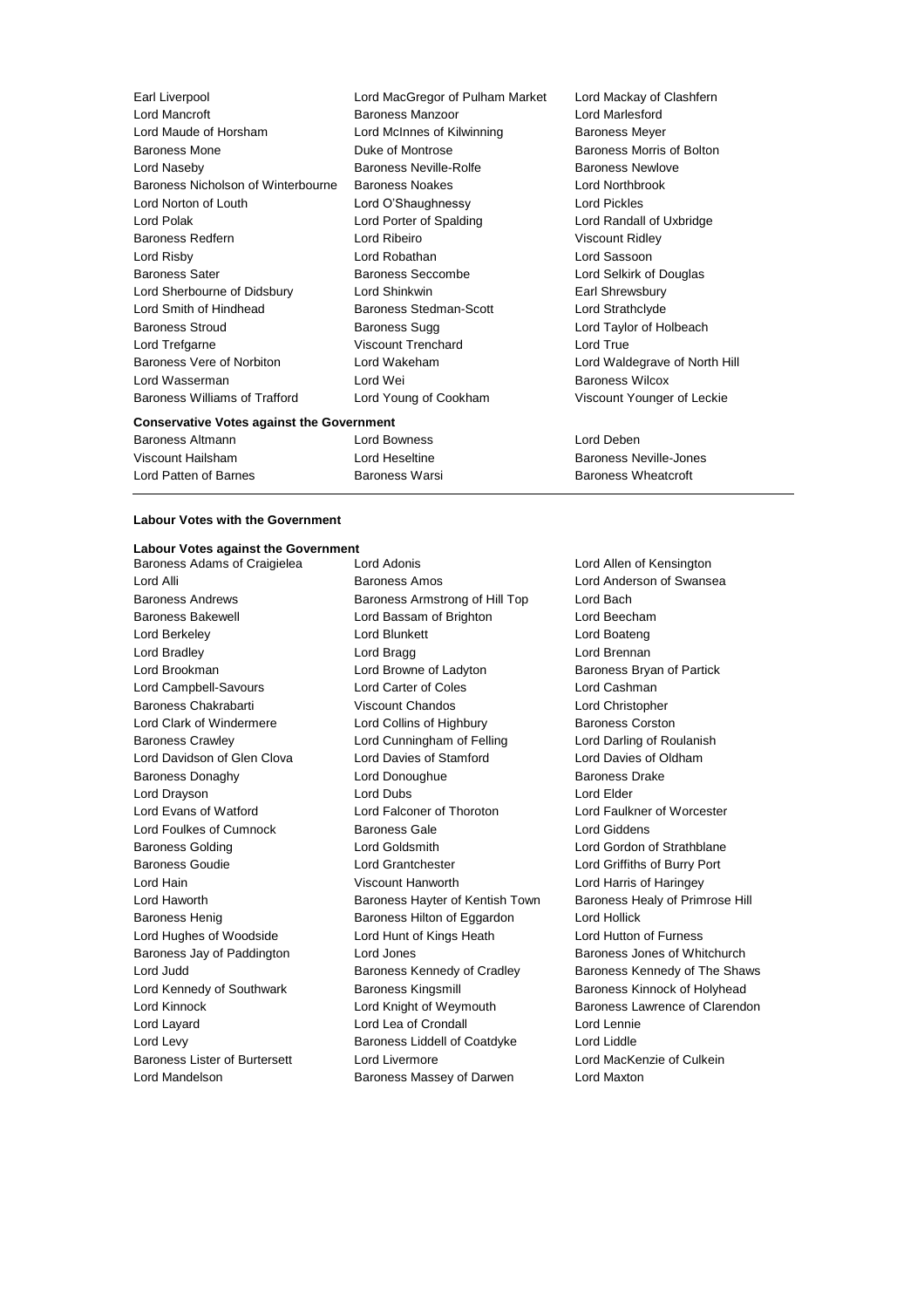Lord McAvoy Baroness McDonagh Baroness McIntosh of Hudnall Lord Mendelsohn Lord Monks Lord Morgan Baroness Morgan of Huyton Lord Morris of Aberavon Baroness Morris of Yardley Lord Morris of Handsworth **Baroness Osamor** Baroness Osamor Lord Pendry Baroness Pitkeathley Lord Ponsonby of Shulbrede Lord Prescott Baroness Primarolo **Baroness Prosser Baroness Prosser** Lord Puttnam Baroness Quin **Baroness** Quin **Lord Radice Baroness Ramsay of Cartvale** Baroness Rebuck Lord Reid of Cardowan Lord Robertson of Port Ellen Lord Rooker Lord Rosser Lord Rowlands Baroness Royall of Blaisdon Lord Sawyer **Baroness Sherlock** Baroness Sherlock Viscount Simon **Lord Smith of Leigh** Baroness Smith of Basildon Baroness Smith of Gilmorehill Lord Snape Lord Soley Baroness Taylor of Bolton Baroness Thornton Lord Tomlinson Lord Touhig **Lord Triesman** Lord Triesman **Lord Tunnicliffe** Lord Turnberg **Baroness Warwick of Undercliffe** Lord Watson of Invergowrie Lord Watts **Baroness Wheeler** Baroness Wheeler **Baroness Whitaker** Lord Whitty Lord Williams of Elvel Lord Wills Lord Winston Lord Wood of Anfield Lord Young of Norwood Green Baroness Young of Old Scone

Lord Stevenson of Balmacara Lord Stone of Blackheath Baroness Symons of Vernham Dean

#### **Liberal Democrat Votes with the Government** Baroness Falkner of Margravine

#### **Liberal Democrat Votes against the Government**

Baroness Bowles of Berkhamsted Lord Bradshaw Baroness Brinton Lord Bruce of Bennachie **Lord Burnett** Lord Burnett **Baroness Burt of Solihull** Lord Campbell of Pittenweem Lord Chidgey Lord Clement-Jones Lord Cotter Lord Dholakia Baroness Doocey Baroness Featherstone Lord Foster of Bath Lord Fox Baroness Garden of Frognal Lord German **Earl Glasgow** Earl Glasgow Lord Goddard of Stockport Lord Greaves **Baroness Grender** Baroness Hamwee Baroness Harris of Richmond Baroness Humphreys Lord Hussain Baroness Hussein-Ece Baroness Janke Baroness Jolly Lord Jones of Cheltenham Lord Kirkwood of Kirkhope Baroness Kramer **Lord Lee of Trafford** Baroness Ludford **Baroness** Ludford Baroness Maddock Lord McNally Baroness Miller of Chilthorne Domer Lord Newby Baroness Northover Lord Paddick Lord Palmer of Childs Hill **Baroness Parminter** Baroness Parminter Baroness Pinnock Lord Purvis of Tweed Baroness Randerson Lord Razzall Lord Redesdale Lord Rennard Lord Roberts of Llandudno Lord Rodgers of Quarry Bank Baroness Scott of Needham Market Lord Scriven Lord Sharkey Baroness Sheehan Lord Shipley Lord Shutt of Greetland Baroness Smith of Newnham Lord Steel of Aikwood Lord Stephen Lord Stoneham of Droxford Lord Storey Lord Strasburger **Lord Stunell** Lord Stunell **Baroness** Suttie Lord Taverne Lord Taylor of Goss Moor Lord Teverson Baroness Thomas of Winchester Lord Thomas of Gresford Baroness Thornhill Viscount Thurso **Communist Contract Contract Contract Contract Contract Contract Contract Contract Contract Contract Contract Contract Contract Contract Contract Contract Contract Contract Contract Contract Contract Contra** Lord Tyler Lord Vallance of Tummel Lord Verjee Lord Wallace of Saltaire **Baroness Walmsley Communist Conduct And My** Lord Willis of Knaresborough Lord Wrigglesworth

Lord Addington Lord Allan of Hallam Baroness Bakewell of Hardington Mandeville Baroness Barker Lord Beith Baroness Bonham-Carter of Yarnbury